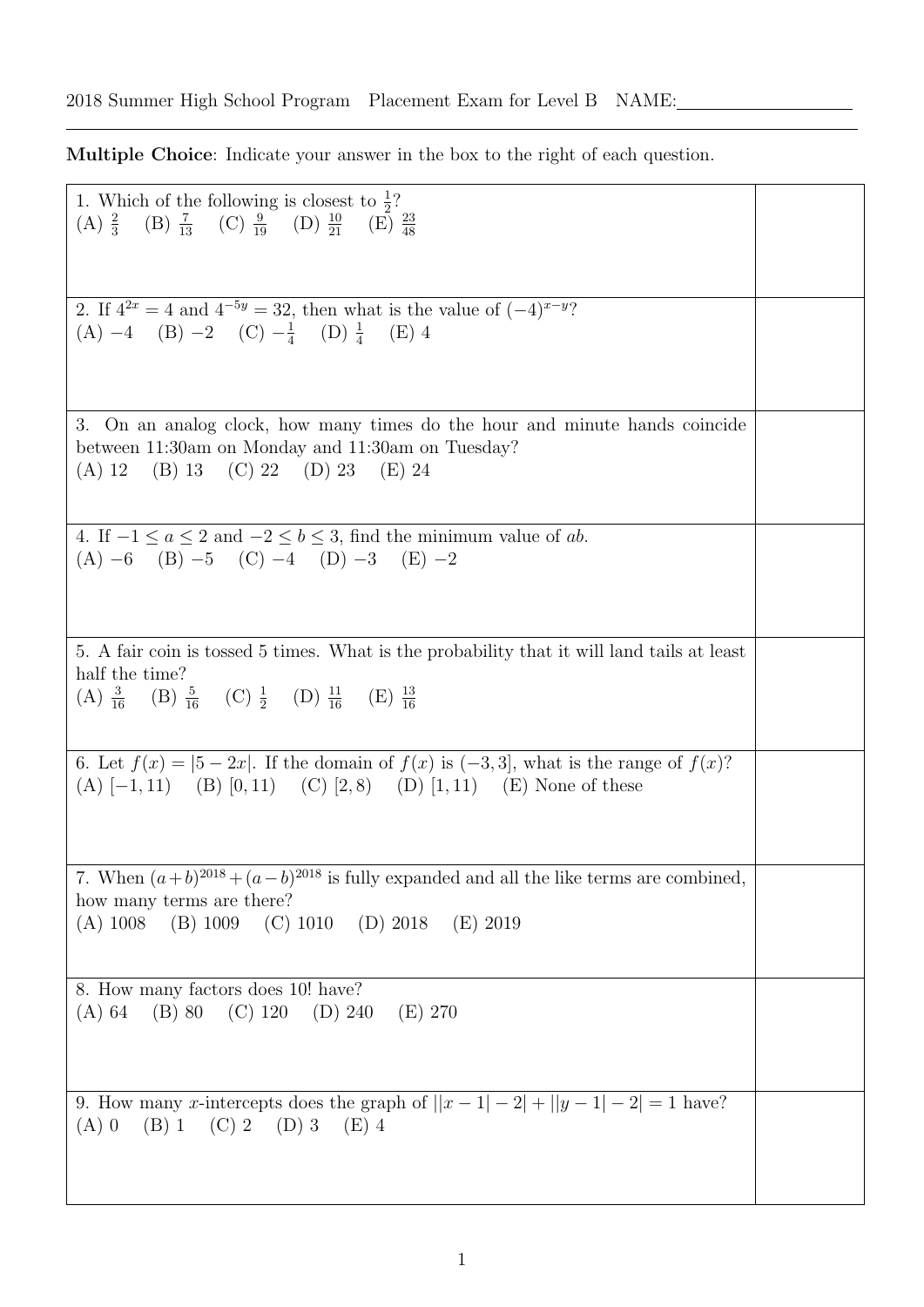Short Answer: Write your answer and show your work in the space below each question. Clearly indicate your final answer by drawing a  $|BOX|$  around it.

1. If the 3D-shape below is a cube with edge length 1, what is the area of  $\triangle ABC$ ?



2. An analog clock shows 7:45. In how many minutes will the hour and minute hands coincide?

- 3. John is leaving his house in the morning, but his lightbulb broke so he has to select his clothes in complete darkness. He wants to select same color socks and t-shirt. In his bottom drawer, he has 5 pairs each of unpaired black, white and brown socks and in the top drawer he has 2 black, 3 white and 4 brown t-shirts. He first takes socks one by one from the bottom drawer and then t-shirts from the top drawer and then walks into another room to put on the clothes. What is the minimum number of items John needs to take from the drawers in order to guarantee that he will have same color socks and t-shirt?
- 4. Find the largest integer k such that  $2^k$  is a factor of  $100 \cdot 101 \cdot \ldots \cdot 200$ .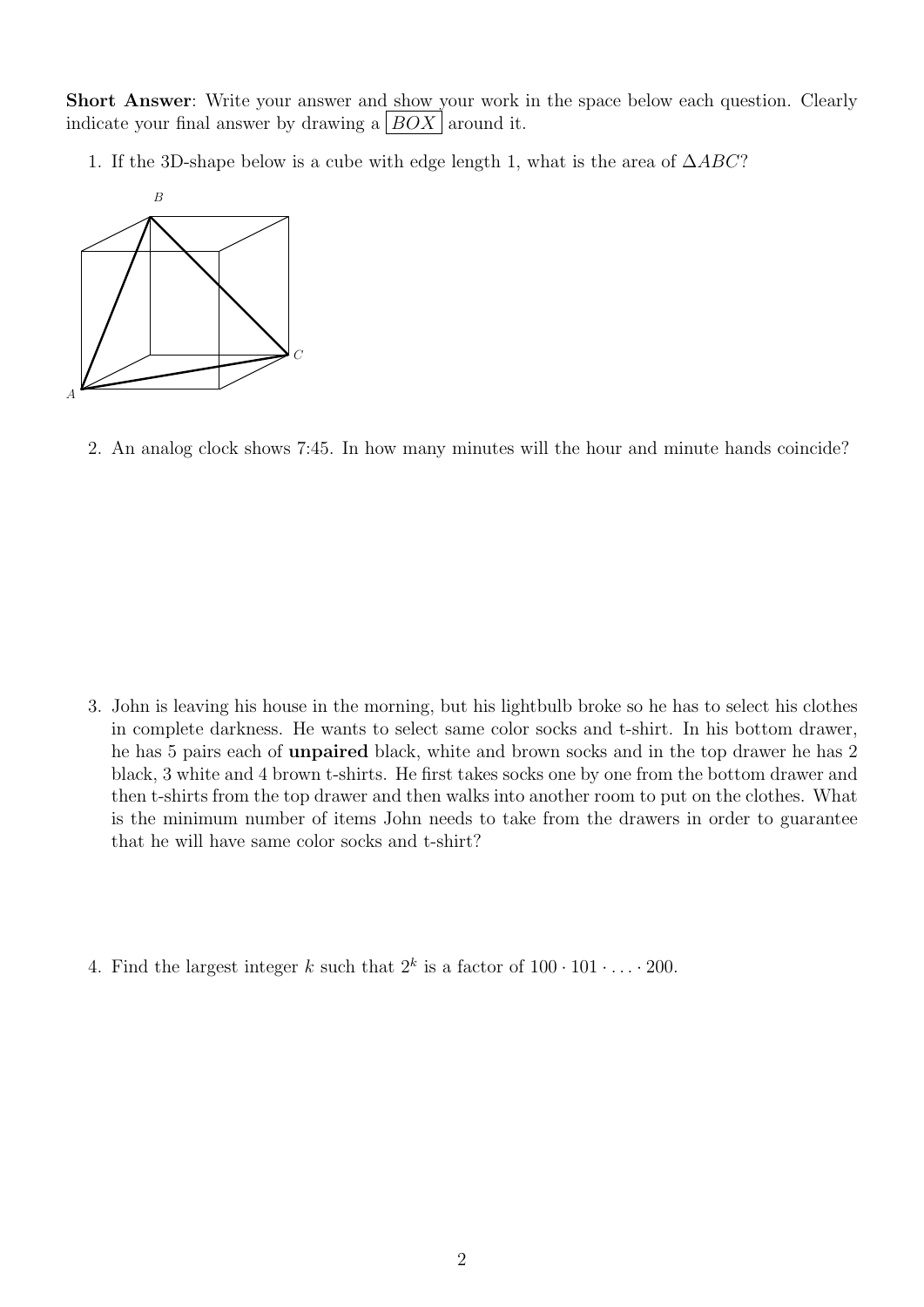5. How many 9's are there in the product

$$
\underbrace{999\ldots9}_{1000}\times 9
$$

6. If the area of the large square is 1, find the area of the shaded region:



7. What are the last two digits of  $3^{2018}$  ?

8. In  $\triangle ABC$  the inscribed circle is tangent to  $\overline{AB}, \overline{BC}, \overline{AC}$  at P, Q, R, respectively. If  $AB =$  $13, BC = 14, AC = 15,$  find  $AP.$